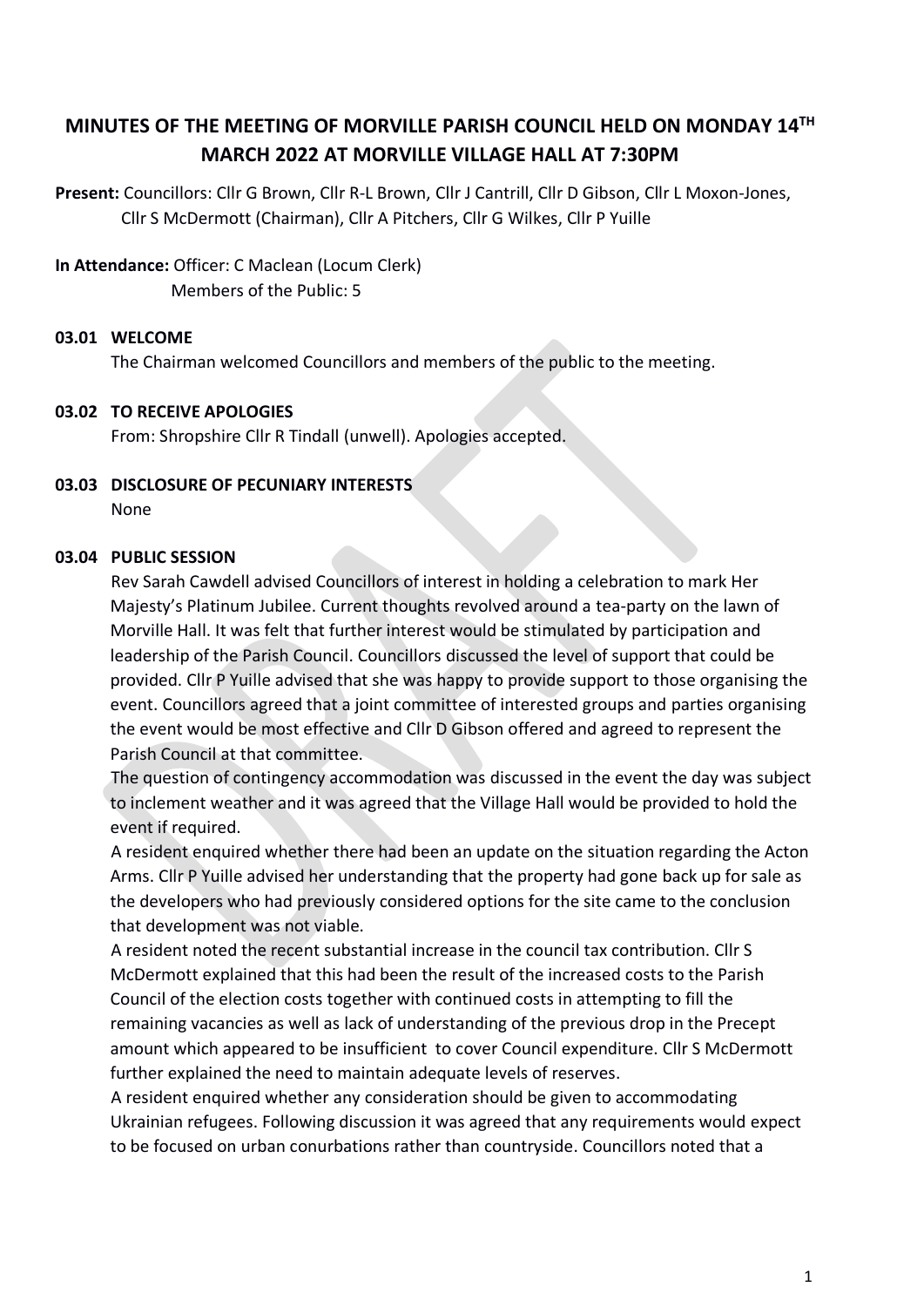reception point had been established at a church in Bridgnorth to receive contributions towards the relief effort.

**03.05 TO APPROVE THE MINUTES OF THE MEETING HELD ON 14 TH FEBRUARY 2022 Proposed by Cllr P Yuille, seconded by Cllr L Moxon-Jones and it was resolved the Minutes of the meeting held on 14 th February 2022 be adopted and that the Chairman sign these as a true record.**

## **03.06 COUNCILLOR VACANCIES**

Cllr S McDermott advised Councillors that a candidate for co-option for the vacancy at Upton Cressett had been expected to attend the meeting but due to personal circumstances was unable to be present. Filling of the position would be deferred to the next meeting.

# **03.07 CHAIRMAN'S REPORT**

- (i) The Chairman noted the deferral of the filling of the Upton Cressett position and that it would be carried forward to the Council meeting in May.
- (ii) Councillors noted that two vacancies remain on the Council. The position at Morville was expected to be filled through co-option and the position at Aston Eyre would be subject to a further election.
- (iii) Councillors noted the remaining documents held by the previous Clerk had been handed over to the Locum Clerk.
- (iv) The Chairman advised Councillors that archive material had been received which provided some insight into the ownership of the land across from the school. A meeting between representatives of the Parish Council, school and the Diocese was being scheduled for the end of March.
- (v) Councillors noted the training sessions being coordinated by SALC.
- (vi) The Chairman advised Councillors that following circulation of the proposed meeting dates for the remainder of the year the Village Hall had been booked for the meetings to be held on 9<sup>th</sup> May, 16<sup>th</sup> May for the Annual Parish Assembly, 11<sup>th</sup> July, 12<sup>th</sup> September and 14<sup>th</sup> November.
- (vii) The Chairman advised Councillors that further details on the Lengthsman's tasks had been forthcoming. These included litter picking and clearance of drains. Councillors expressed concerns over the lack of knowledge of tasks being undertaken, observation of success levels on completion of the tasks and the contractual arrangements. It was agreed that specific terms and conditions and a formal contract be visible and in place going forward. The Locum Clerk advised Councillors that he would seek details from the team in Shropshire Council.

# **03.08 PARISH CLERK'S REPORT**

(i) The Locum Clerk advised Councillors of an upcoming virtual briefing session being organised by Shropshire Council on the issue of the Community Infrastructure Levy (CIL). This is to be held on 23<sup>rd</sup> March at 6pm. This was open to all interested.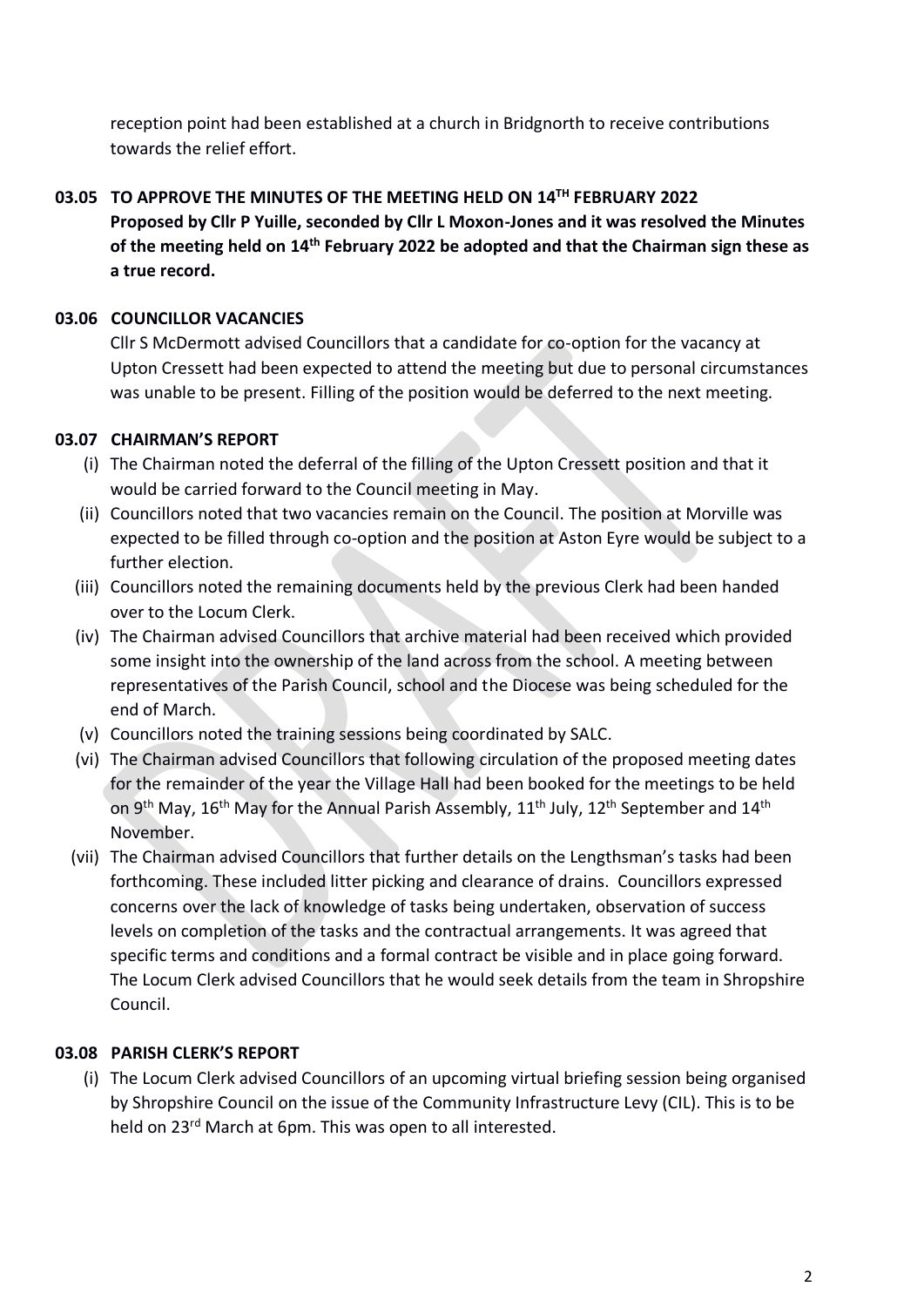- (ii) Following the noting by the Chairman of the handover of further Council documents, the Locum Clerk advised Councillors that he would attempt to fill in the gaps in terms of knowledge and documentation.
- (iii) The Locum Clerk advised Councillors that he had identified the type of defibrillator and pads at Monkhopton and would progress with the order of the replacement pads.
- (iv) The Locum Clerk advised Councillors of the Rural Services Network and that he was forwarding bulletins as he received them via another Parish Council. He would seek to enrol the Parish Council into the Network to enable the bulletins to be received direct.
- (v) The Locum Clerk advised Councillors that he had received an email from the Police promoting the "We Don't Buy Crime" initiative. It appeared that the Police records were not up to date as the Parish Council and parish had previously been signed up. Smartwater kits had been distributed and public signs erected.
- (vi) Noting the previous comments from the Chairman of the election costs being uncertain at the time of the budget exercise, the Locum Clerk advised Councillors that confirmation had been provided by Shropshire Council that costs totalled £1,515.41. The invoice relating to these costs would be sent in April. Further costs were expected in relation to the ongoing rounds of elections in Aston Eyre.
- (vii) The Locum Clerk advised Councillors that he was checking that there were no further contractual obligations involving the Parish Council.
- (viii) The Locum Clerk advised Councillors that future Agendas and Minutes would be adjusted to better reflect items of discussions and resolution and enhance record keeping.
- (ix) Councillors noted these updates and that there no matters arising from these and the previous minutes.

## **03.09 SHROPSHIRE COUNCILLOR'S REPORT**

(i) In the absence of Shropshire Cllr R Tindall from the meeting, Cllr S McDermott advised Councillors that no report had been provided. It was understood that Shropshire Cllr R Tindall was unwell at the current time.

# **03.10 PLANNING APPLICATIONS**

- (i) The Locum Clerk advised Councillors that no new applications had been received but that he had reviewed Shropshire Council's planning portal to identify applications that were still pending consideration by the respective planning officers.
- (ii) A check of the Morville ward identified that application 22/00062/LBC to install an additional conservation rooflight at 1 Morville Barn, Ludlow Road, Morville was shown as awaiting decision. However, advice had been given by Shropshire Council on 8<sup>th</sup> March that this has been granted. Councillors also noted application 21/05318/FUL to change the use of land to camp site with 56 plots, new shower/toilet block, refuse area and septic tank at proposed camp site west of Hurst Farm, Morville was pending consideration.
- (iii) A check of the Aston Eyre ward noted that application 21/02426/LBC to erect a lean-to log store on the north rear elevation affecting a Grade II listed building at The Hayloft, Aston Eyre was awaiting a decision.
- (iv) A check of the Monkhopton ward noted there were two applications under assessment. Application 22/00301/FUL to create vehicular access to include visibility splay and removal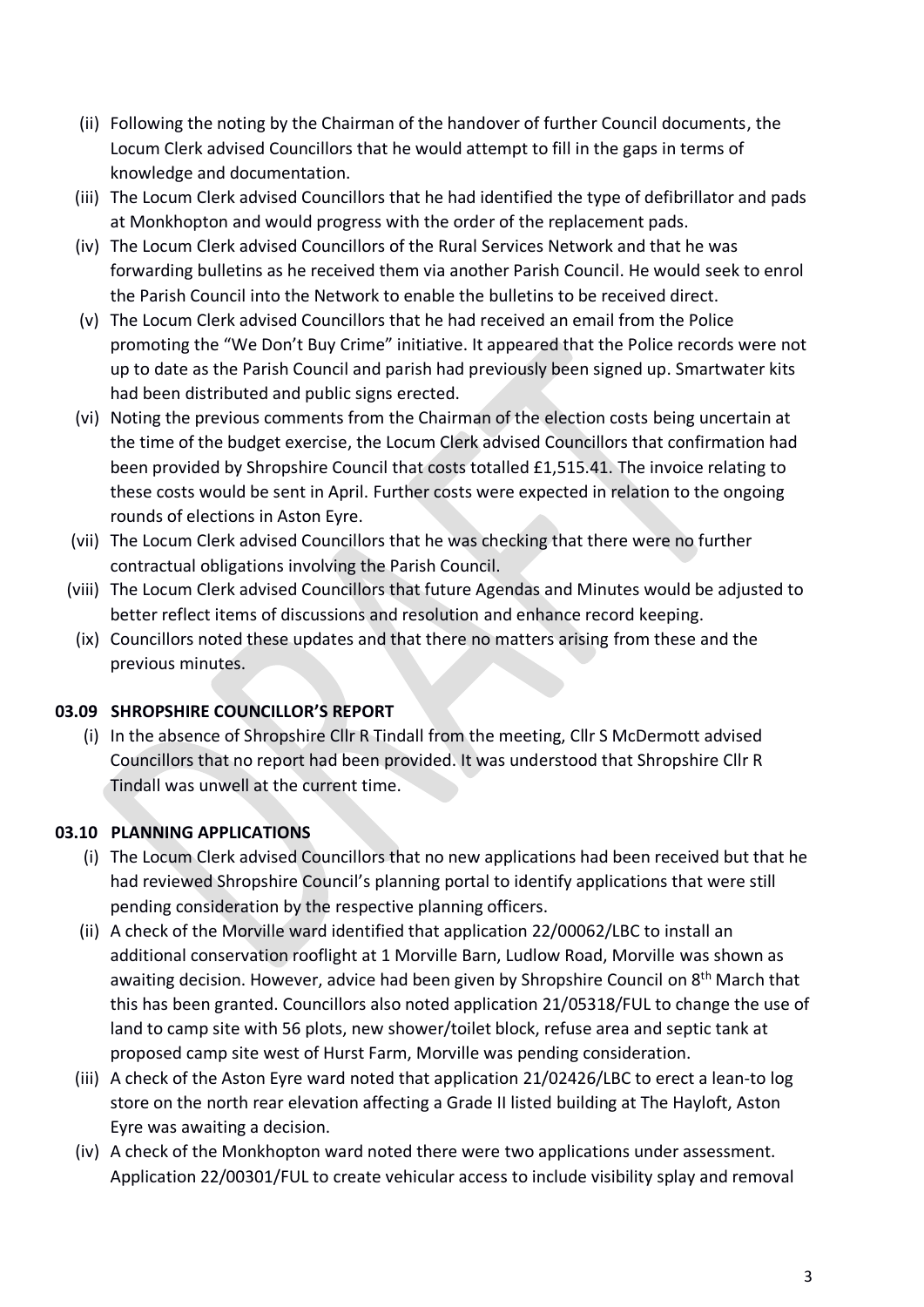of hedgerow on the proposed development land northeast of 2 Beacon Hill, Monkhopton was pending consideration. Application 21/05789/FUL and the erection of 1no affordable dwelling, detached double garage and formation of new access at land north of Chapel Farm, Lower Netchwood, Monkhopton was awaiting a decision.

(v) The Locum Clerk also noted that application 21/03967/FUL and the replacement of existing side and rear extensions at The Barn with new oak framed accommodation and enhancement of glazed openings on eastern elevation at The Barn, Underton was awaiting a decision. A check of the portal identified that further drawings had been submitted but these did not appear to be subject to fresh consultation. The Locum Clerk would endeavour to make enquiries with the Planning Officer.

### **03.11 COUNCILLOR CODE OF CONDUCT**

(i) The Locum Clerk noted that whilst he had added this item to the Agenda, he subsequently identified that the latest version of the Code of Conduct was being displayed on the Parish Council website. However, the minutes and resolution to adopt these could not be traced. The Locum Clerk advised Councillors that the document would be submitted to a future Council meeting for formal adoption and resolution.

## **03.12 STANDING ORDERS**

- (i) The Locum Clerk noted the current version of the Standing Orders for the Parish Council was adopted at the Council meeting on  $24<sup>th</sup>$  January 2022. Recent advice had been provided through NALC that new procurement thresholds had been established which would require amendments to Clauses 18 f and g. As these are mandatory clauses, formal advice of the revised wording and amounts is awaited.
- (ii) **Councillors noted the review of the Standing Orders as of March 2022 and that updated Orders will be presented to Council on receipt of the revised guidance from NALC**.

## **03.13 FINANCIAL REGULATIONS**

- (i) The Locum Clerk noted that as the updated Financial Regulations had been sent to Councillors only shortly before the meeting, there had been insufficient time to scrutinise the Clauses. It was agreed that these would be subject to debate at a future meeting.
- (ii) **Councillors noted the review of the Financial Regulations as of March 2022 and that these would be represented to Council for formal review and adoption**.

#### **03.14 PARISH COUNCIL RISK ASSESSMENT**

- (i) The Locum Clerk noted that presentation of the Parish Council Risk Assessment to Councillors had not allowed sufficient time to scrutinise the risk factors and mitigation. It was agreed that these would be subject to debate at a future meeting.
- (ii) Councillors noted the need to consider inclusion of terms to address support from volunteers to the Council and mitigation of health and safety factors.
- (iii) **Councillors noted the production of a Parish Council Risk Assessment as of March 2022 and that these would be represented to Council for formal review and adoption**.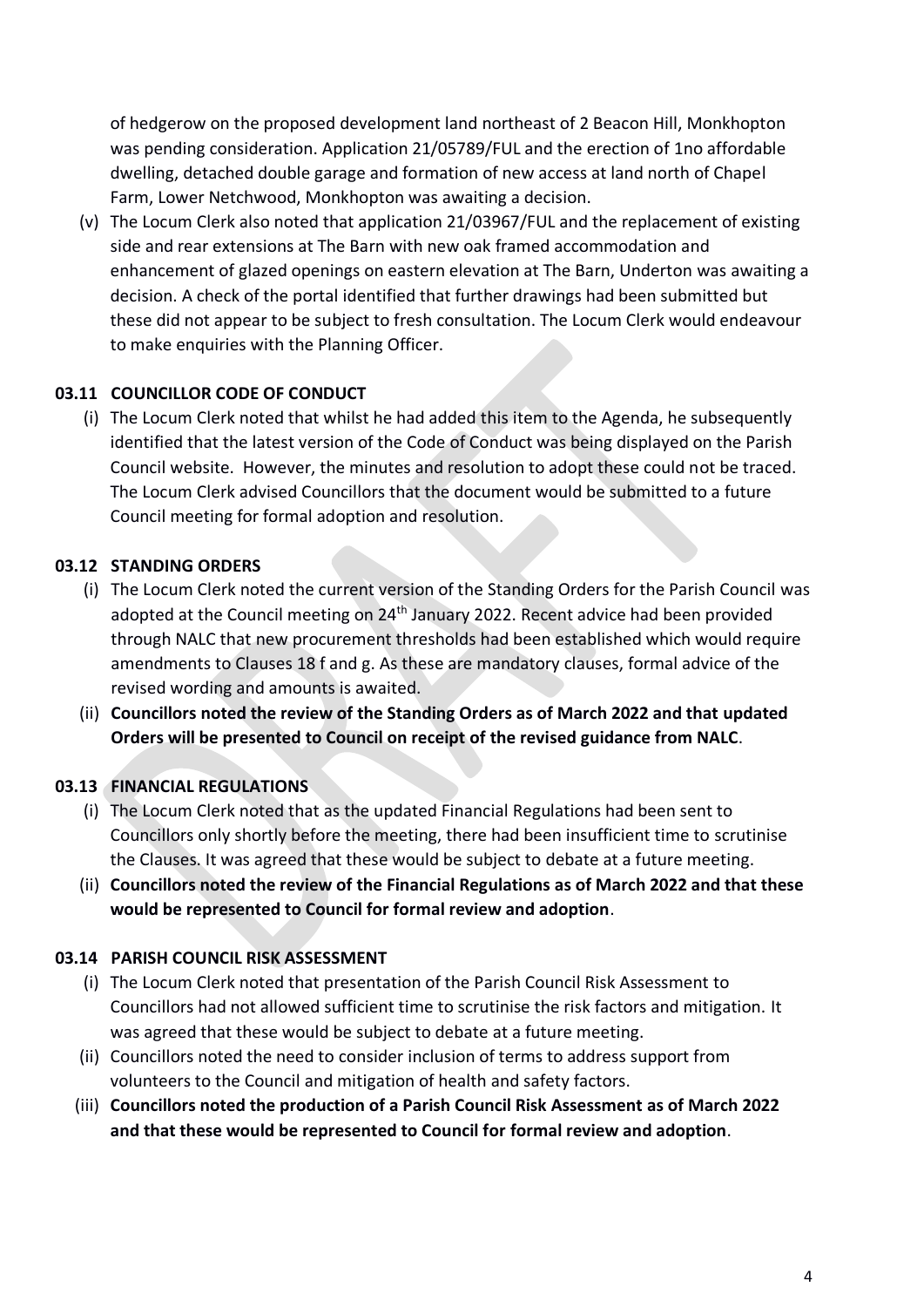#### **03.15 LOCAL POLICING COMMUNITY CHARTER**

- (i) The Locum Clerk noted with Councillors the communication from the Police regarding the review of the local policing priorities. These were currently set as (i) thefts from farms; (ii) thefts from outbuildings; and (iii) wildlife crime.
- (ii) Following a review of these priorities Councillors agreed that these remain unchanged.

### **03.16 PARISH COUNCIL LAPTOP**

- (i) The Locum Clerk advised Councillors that following discussions with an IT supplier, a laptop had been identified that would satisfy the requirements of the Parish Council. The Locum Clerk advised Councillors that increased levels of security were required to protect the Council's data and records.
- (ii) Councillors noted that purchase of a laptop together with warranty, security and Office 365 licences, data backup and laptop setup costs would amount to approximately £850 plus VAT.
- (iii) **Proposed by Cllr A Pitchers, seconded by Cllr G Brown and it was resolved unanimously that the Locum Clerk purchase the laptop on behalf of the Parish Council**.

### **03.17 COUNCILLOR EMAILS**

- (i) Councillors noted the paper setting out the risks associated with personal email addresses being used for Parish Council business. The Locum Clerk advised Councillors that to address this risk, separate Councillor emails could be established to create a more secure environment.
- (ii) Councillors noted the cost of these being estimated at £3.00 per Councillor per month. Total estimated annual cost of £432.00 based on full Council representation.
- (iii) **Proposed by Cllr G Wilkes, seconded by Cllr Lesley Moxon-Jones and it was resolved unanimously that separate email addresses be established for Councillors**.

## **03.18 FINANCIAL REPORT**

- (i) The Locum Clerk advised Councillors that he awaited a further statement but there had been no further movement on the account since 3<sup>rd</sup> February. The current balance of £9,449.55 on the Current Account was noted.
- (ii) The Locum Clerk advised Councillors that an invoice for £30.00 had been received from SALC in relation to Councillor training and that advice had been received from the Information Commissioner's Office that the ICO fee of £40.00 was due for payment on 16 April. It was agreed that these be settled as soon as activity could be restarted on the account.
- (iii) Councillors noted that a further payment would be due to the lengthsman and the Locum Clerk would meet with the Chairman to agree the remuneration level of the Locum Clerk.
- (iv) The Locum Clerk advised Councillors that he had planned to establish separate reserves to allow for both general and earmarked expenditure. However, in light of the election expenses being expected in April, the necessity was not seen as a priority. The policy would be reviewed in coming months.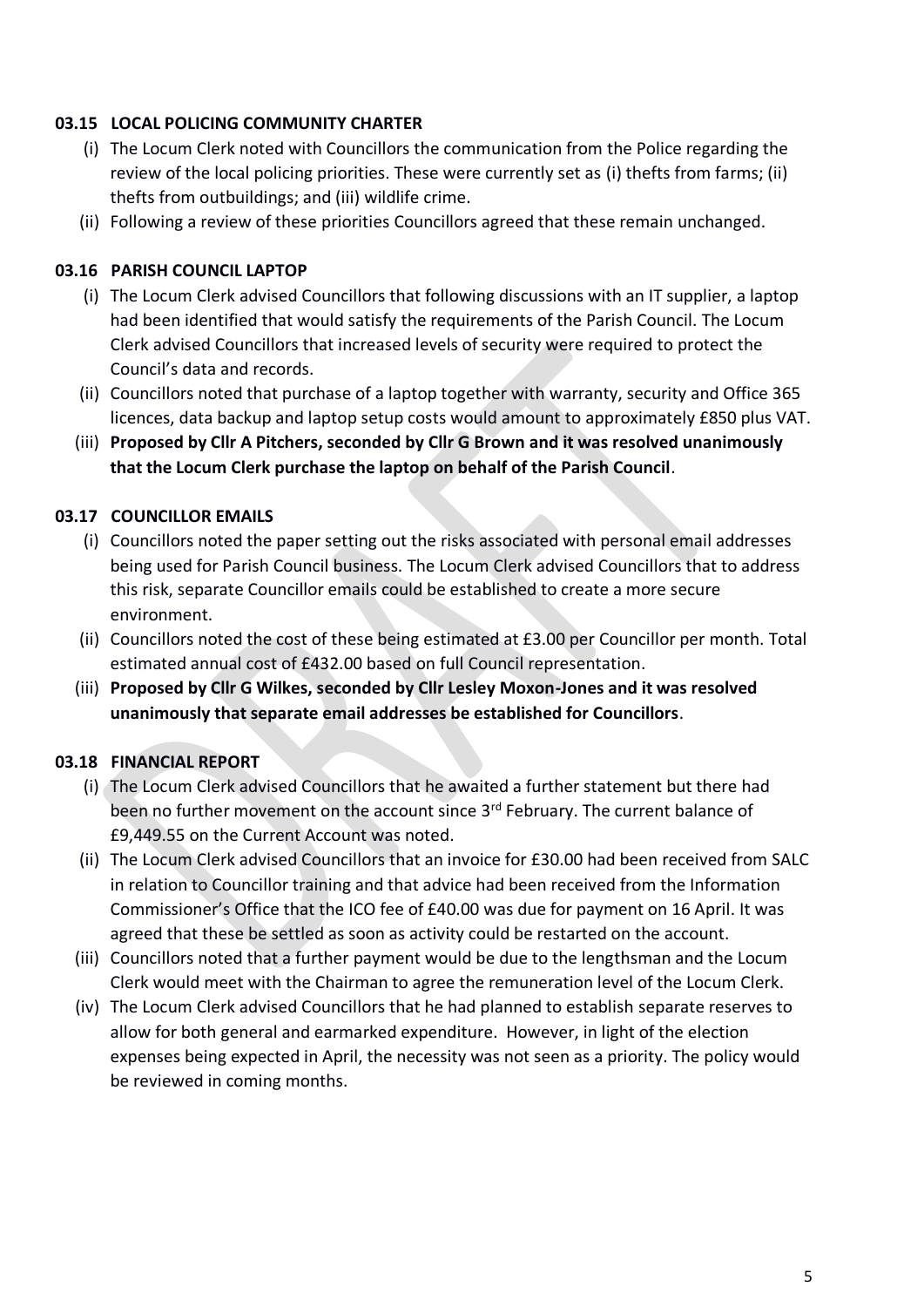#### **03.19 ANNUAL PARISH ASSEMBLY**

- (i) Councillors noted the date set for the Annual Assembly at  $16<sup>th</sup>$  May in the Village Hall. Details would be advertised on the Parish Council website, parish magazine and on Facebook.
- (ii) Councillors agreed that it would be helpful if a representative from the Police attended.
- (iii) Councillors noted that further discussion would be held to agree the format and how to encourage attendance of the parishioners.

#### **03.20 INFORMATION ITEMS**

- (i) The Locum Clerk reminded Councillors of the West Midlands Community Flood Resilience Launch Event scheduled for 6<sup>th</sup> April. This would be held via Zoom.
- (ii) Councillors noted the communication from the Green Lane Association making their case for access to byways and unsurfaced roads. Questions were raised over the relevance of their case to the parish.

### **03.21 PARISH MATTERS**

- (i) Cllr J Cantrill noted the restriction of access to the playing fields. Councillors noted the situation should become clearer following the review of the records provided.
- (ii) The upcoming bicycle event was noted and discussions were held on the most suitable arrangements for safe parking. Signs would be put up to assist parking arrangements.
- (iii) Councillors noted that some play equipment would be removed from the playing fields.
- (iv) Councillors noted the promotion by the Clerk at Cressage seeking support towards addressing safety concerns on the A458. Councillors agreed that this was outside scope of the parish.

#### **03.22 ITEMS FOR NEXT MEETING**

(i) Locum Clerk to be advised of any items to be added.

#### **03.23 NEXT MEETING**

(i)  $9<sup>th</sup>$  May 2022. Annual General Meeting to be followed by a meeting of Council.

Public meeting closed at 9:40pm.

### **APPENDICES TO THE MINUTES OF MORVILLE PARISH COUNCIL MEETING HELD ON 14TH MARCH 2022**

#### **Appendix A: Chairman's Report for Morville Parish Council meeting on 14th March 2022**

A parishioner has indicated that they would be willing to be co-opted to fill one of our remaining vacancies, for a councillor to represent Upton Cressett – unfortunately they cannot be here tonight but will be invited to the next meeting, in May. Now that Glyn Wilkes has been elected as a councillor for Acton Round, we have two remaining vacancies, in Morville and in Aston Eyre. The Morville vacancy has been properly advertised, and an election has not been called. We will advertise the vacancy, and seek to co-opt a new member, in the near future.